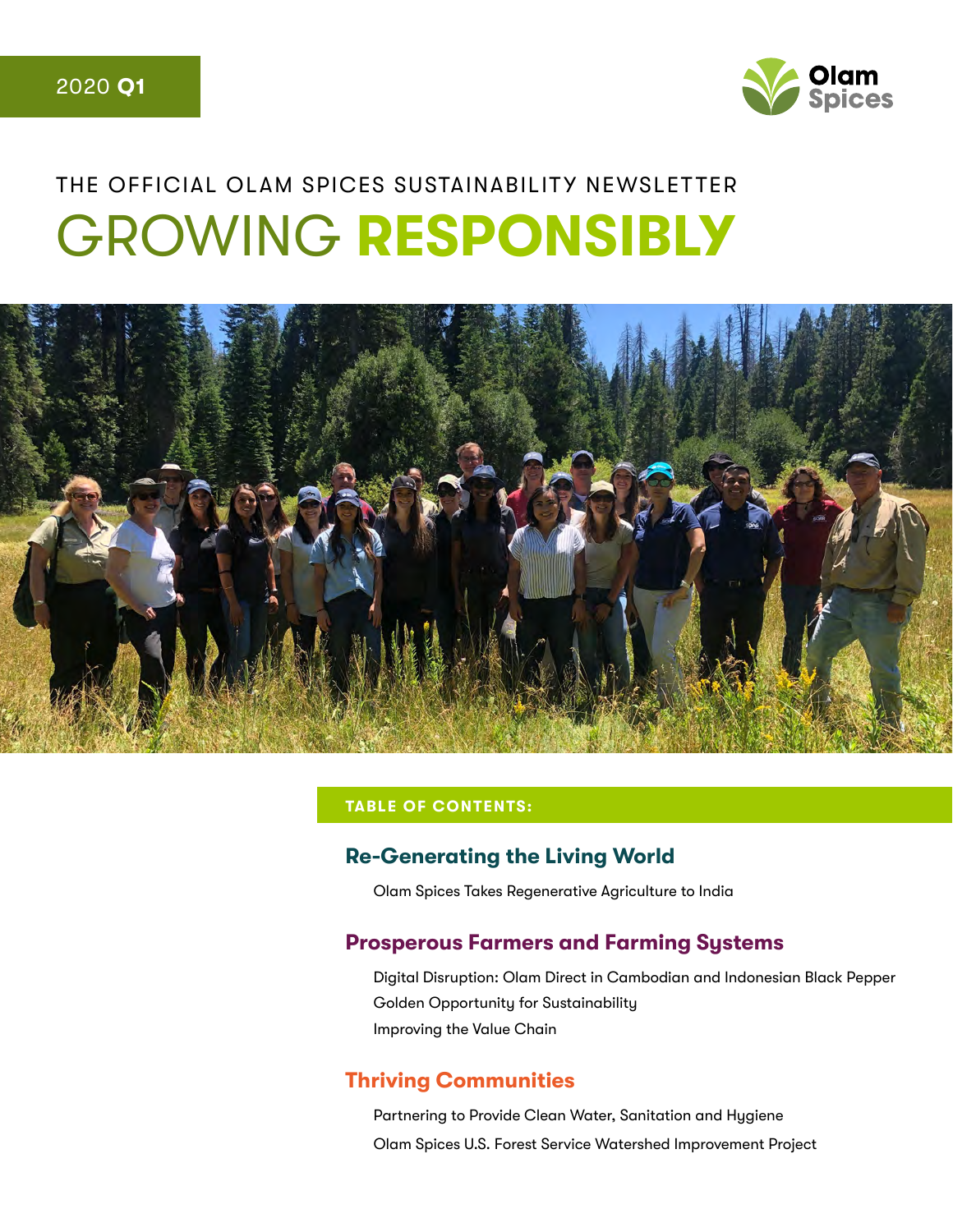## **Re-Generating the Living World**

### **Olam Spices Takes Regenerative Agriculture to India**

In our chili pepper production in India, Olam Spices is taking a holistic approach to farming - using regenerative strategies to enhance natural systems and support resilient communities. So far, we have conducted trainings in a variety of topics related to eco-friendly pest management and soil health. As a result of the trainings, **138 farmers applied maize and jower (sorghum) as a border crop and marigold as a trap crop on more than 1,000 acres** to naturally manage pest populations. "Trap" and "border crops" divert pest populations from the main chili pepper crop, simultaneously minimizing the use of insecticides and the cost of production for growers.

Related to soil health and composting, **200 chili farmers applied organic manure on more than 1,000 acres and 38 farmers adopted green manuring on more than 200 acres**. These practices increase soil organic matter and improve the nutrient status of soil. Similarly, **12 farmers incorporated crop residues into soil on more than 45 acres**, management practices that reduce evaporation, improve soil structure, and fix  $\mathrm{CO}_2^+$ .



## **Prosperous Farmers and Farming Systems**

### **Digital Disruption: Olam Direct in Cambodian and Indonesian Black Pepper**

Olam Direct is a digital platform developed in-house by Olam to disintermediate the supply chain and increase farmer incomes by providing farmers with real-time information about market prices and tips to improve crop quality and yields. In most places where Olam sources commodities, supply chains are very rural and fragmented. Without access to market price, farmers often do not have the insight needed to negotiate with intermediaries nor to plan when and to whom they should sell their product to achieve their full earning potential. Using their own phone, they can raise a sales intent, fix a contract, sell at a price of their choosing, and receive payment. The platform has been launched globally throughout Olam in local languages.

In 2019 Olam Spices registered more than 3,800 Cambodian farmers and purchased more than 1,200MT of black pepper through the platform. We also piloted the platform in Indonesia and purchased over 500MT of black pepper from these farmers. The program will scale in 2020.

By removing the "middleman", Olam Spices farmers benefit from price discovery, receive a greater share of the wallet, and are provided with payment within 24 hours. Simultaneously, Olam and its customers benefit from a fully traceable and transparent supply chain in which each-and-every transaction is recorded in Olam Direct.

**[WATCH THE VIDEO TO LEARN MORE >](https://www.youtube.com/watch?v=JyTVdStp3-k&feature=youtu.be)**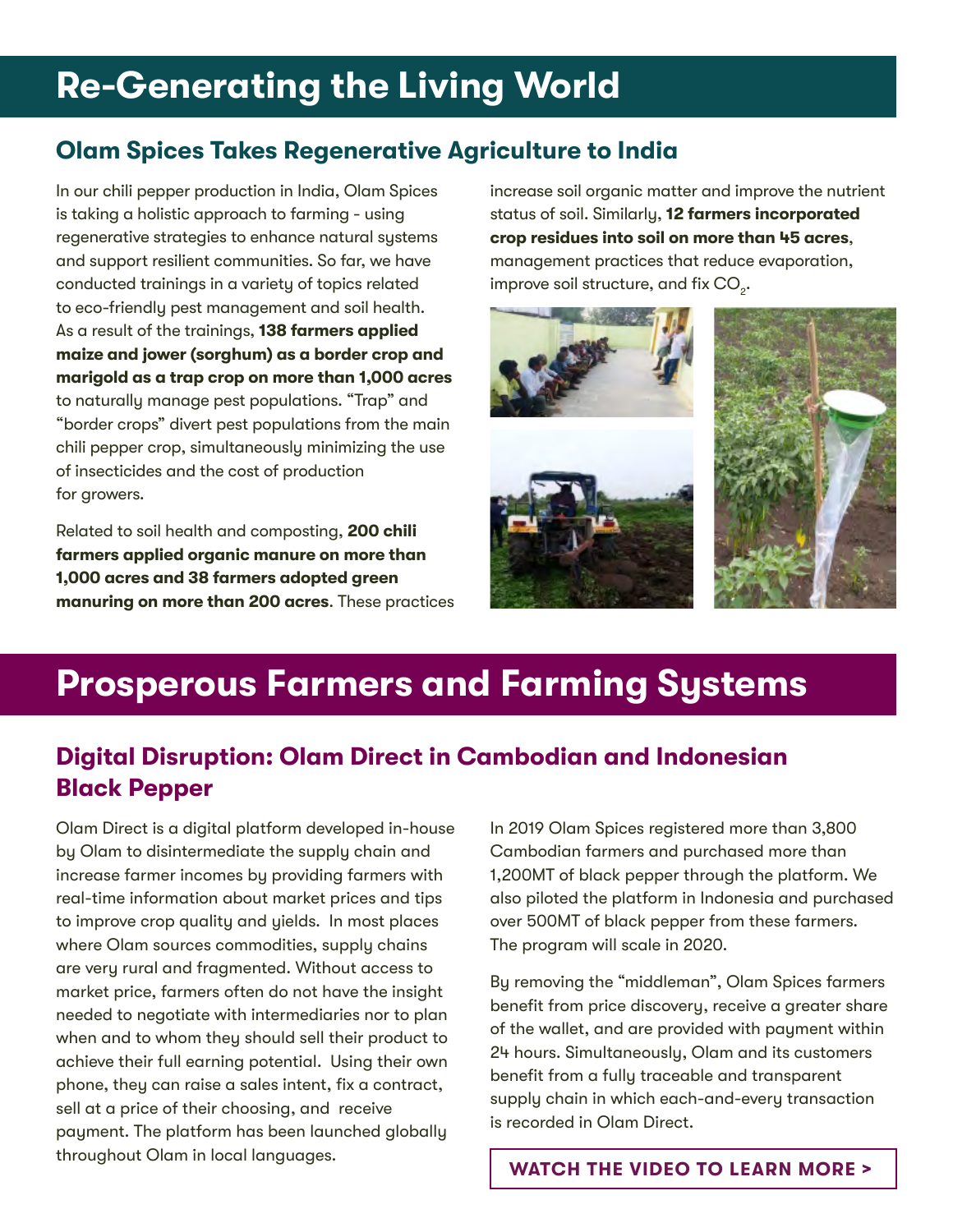## **A Golden Opportunity for Sustainability**

Olam is currently working on developing a sustainable agriculture program involving over 100 turmeric farmers in India. Manuals were distributed to the growers on sustainable agriculture standards and guidelines and training was provided on Good Agricultural Practices (GAP), covering topics such biodiversity, conservation, and safe

use of pesticides. Along with GAP trainings, community development and awareness programs were conducted on gender equality, women's empowerment, and child labor. Outside of trainings, the program supports the growers through free soil and water testing in order to improve soil fertility, crop yields, and ultimately growers' incomes.



### **Improving the Value Chain**

In December of 2019, Olam Egypt hosted 20 smallholder farmers along with a representative from the USAID Egypt Food Security and Agribusiness Support Project (Egypt FAS) to provide necessary training and support to farmers. During the visit, farmers participated in a two-hour session with Dr. Mostafa Afifi (Agriculture consultant and expert), where they discussed crop care and optimum use of agricultural inputs to improve on-farm production.

In order to build trust and communication across the supply chain, Olam was also keen to learn from the growers about the challenges smallholders face in Egypt and how they can help. Related to postharvest processes, farmers toured the Olam factory and facilities to gain a deeper understanding of

onion processing and the important role farmers play in supporting consistent processing qualities such as particle size and color.

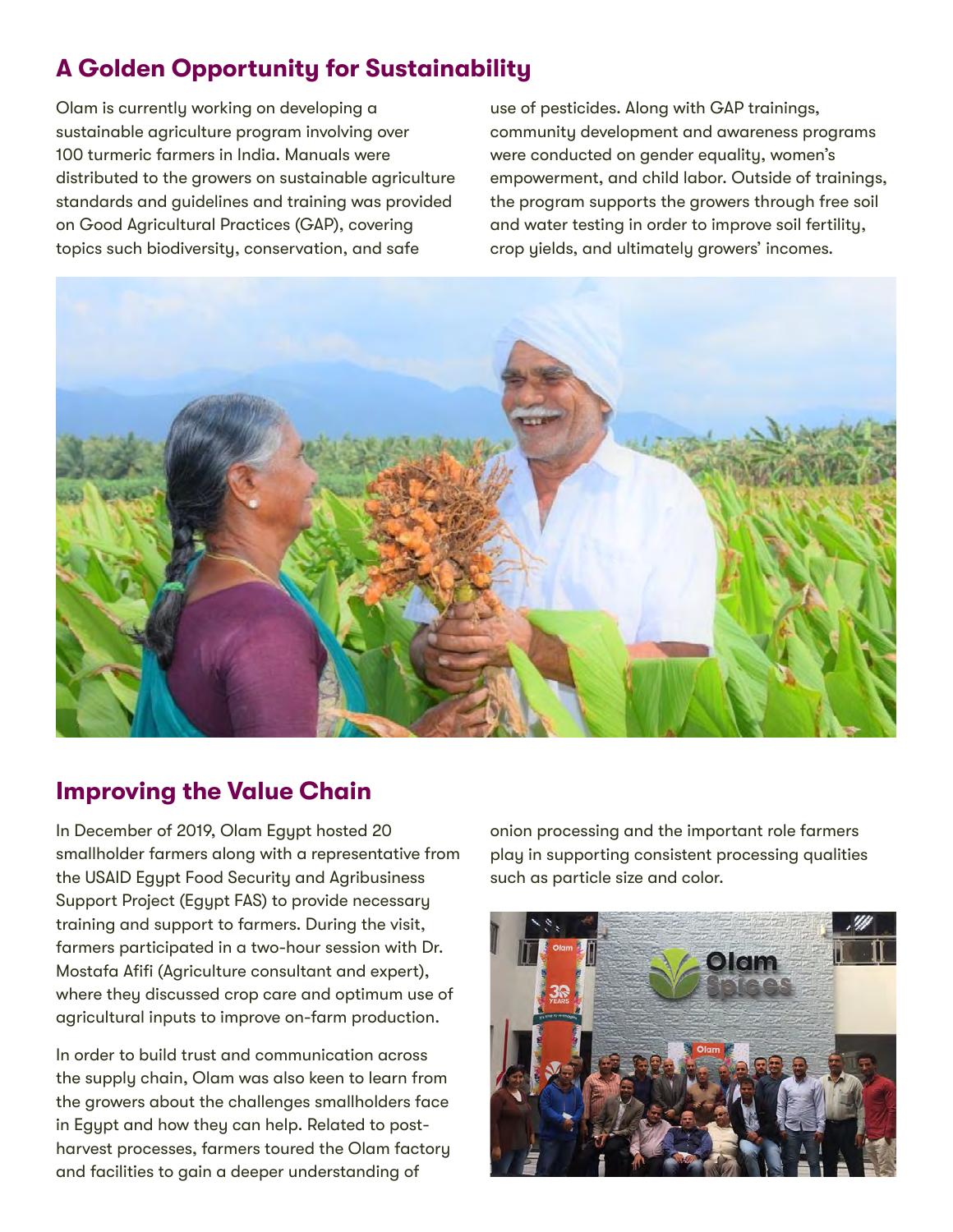## **Thriving Communities**

### **Partnering to Provide Clean Water, Sanitation and Hygiene**

Olam and Nestle have partnered together on several projects related to water, sanitation, and hygiene (WASH) in our Indian red pepper supply chains. Four projects in three different villages including Kambhampadu, Vatsavai, and Madupalli were completed in January, 2020. In both Vatsavai and Madupalli, toilets and urinals were built to support two Zilla Parishad schools that will benefit a total of 1200 children. In Kambhampadu, a 500 Liter per Hour (LPH) Reverse Osmosis water plant was installed to support 200 families.



Previously, these families relied on unsafe drinking water from boreholes and municipal water which are often contaminated during the rainy season. With the new 500 LPH Reverse Osmosis water plant, villagers now have access to safe drinking water. The projects were made possible through an equal cost share with Nestle and to date our two companies together have contributed over 13,000 dollars to support these WASH initiatives and keep communities healthy.